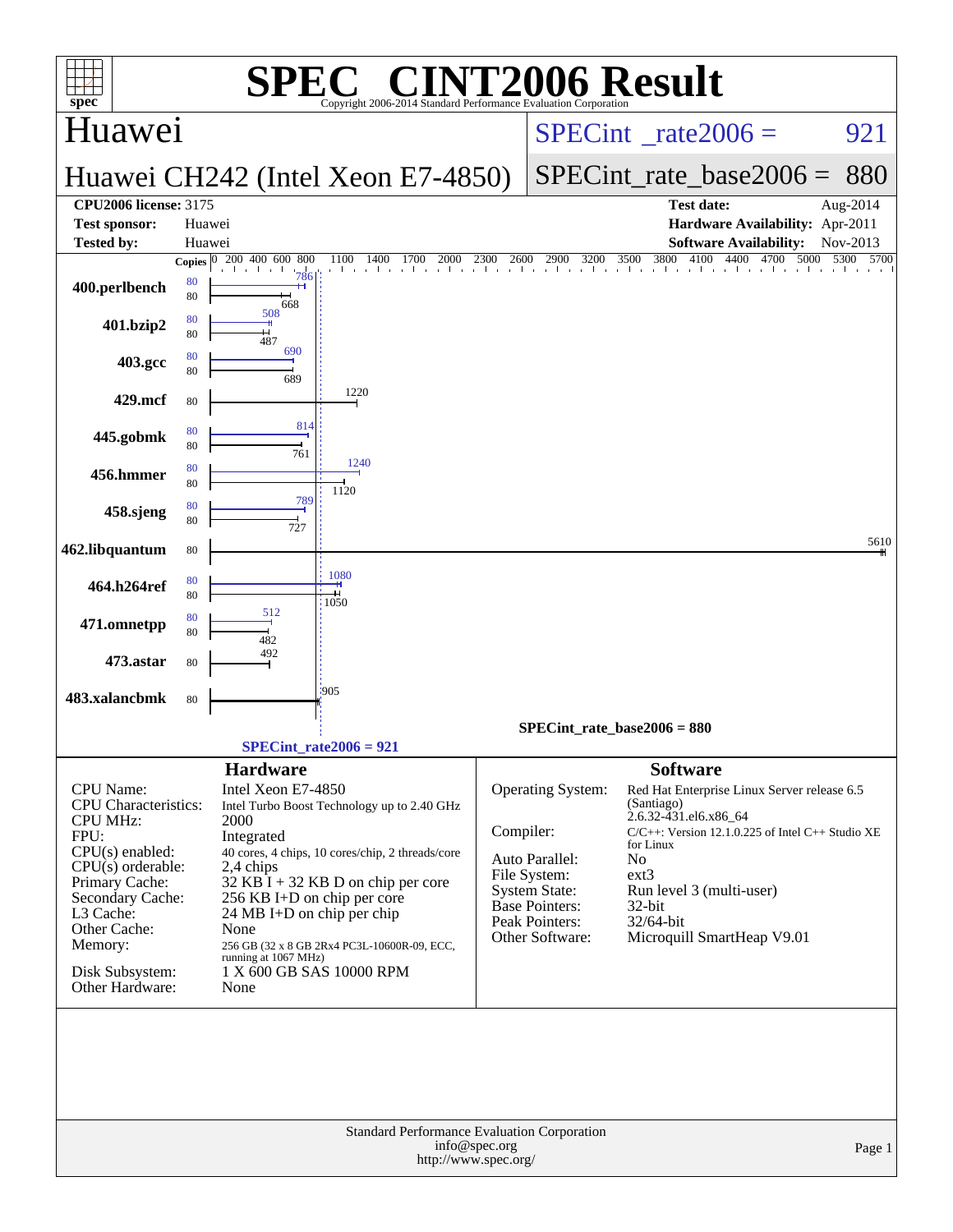

### Huawei

### SPECint rate $2006 = 921$

## Huawei CH242 (Intel Xeon E7-4850)

[SPECint\\_rate\\_base2006 =](http://www.spec.org/auto/cpu2006/Docs/result-fields.html#SPECintratebase2006) 880

#### **[CPU2006 license:](http://www.spec.org/auto/cpu2006/Docs/result-fields.html#CPU2006license)** 3175 **[Test date:](http://www.spec.org/auto/cpu2006/Docs/result-fields.html#Testdate)** Aug-2014

**[Test sponsor:](http://www.spec.org/auto/cpu2006/Docs/result-fields.html#Testsponsor)** Huawei **[Hardware Availability:](http://www.spec.org/auto/cpu2006/Docs/result-fields.html#HardwareAvailability)** Apr-2011 **[Tested by:](http://www.spec.org/auto/cpu2006/Docs/result-fields.html#Testedby)** Huawei **[Software Availability:](http://www.spec.org/auto/cpu2006/Docs/result-fields.html#SoftwareAvailability)** Nov-2013

#### **[Results Table](http://www.spec.org/auto/cpu2006/Docs/result-fields.html#ResultsTable)**

|                    | <b>Base</b>   |                |       |                                                                                                          |       |                |       |               | <b>Peak</b>    |              |                |              |                |              |  |
|--------------------|---------------|----------------|-------|----------------------------------------------------------------------------------------------------------|-------|----------------|-------|---------------|----------------|--------------|----------------|--------------|----------------|--------------|--|
| <b>Benchmark</b>   | <b>Copies</b> | <b>Seconds</b> | Ratio | <b>Seconds</b>                                                                                           | Ratio | <b>Seconds</b> | Ratio | <b>Copies</b> | <b>Seconds</b> | <b>Ratio</b> | <b>Seconds</b> | <b>Ratio</b> | <b>Seconds</b> | <b>Ratio</b> |  |
| 400.perlbench      | 80            | 1167           | 670   | 1314                                                                                                     | 595I  | 1169           | 668   | 80            | 1063           | 736          | 995            | 786          | 990            | 790          |  |
| 401.bzip2          | 80            | 1583           | 488   | 1741                                                                                                     | 444   | 1584           | 487   | 80            | 1576           | 490          | 1515           | 510          | 1520           | 508          |  |
| $403.\mathrm{gcc}$ | 80            | 937            | 688   | 932                                                                                                      | 691   | 934            | 689   | 80            | 931            | 692          | 939            | 686          | 933            | <u>690</u>   |  |
| $429$ .mcf         | 80            | 596            | 1220  | 596                                                                                                      | 1220  | 596            | 1220  | 80            | 596            | 1220         | 596            | 1220         | 596            | 1220         |  |
| $445$ .gobmk       | 80            | 1104           | 760   | 1103                                                                                                     | 761   | 1103           | 761   | 80            | 1031           | 814          | 1030           | 814          | 1029           | 815          |  |
| 456.hmmer          | 80            | 668            | 1120  | 670                                                                                                      | 1110  | 668            | 1120  | 80            | 601            | 1240         | 601            | 1240         | 601            | 1240         |  |
| $458$ .sjeng       | 80            | 1329           | 728   | 1331                                                                                                     | 727   | 1332           | 727I  | 80            | 1226           | 789          | 1230           | 787          | 1227           | <u>789</u>   |  |
| 462.libquantum     | 80            | 294            | 5640  | 296                                                                                                      | 5600  | 295            | 5610  | 80            | 294            | 5640         | 296            | 5600         | 295            | 5610         |  |
| 464.h264ref        | 80            | 1637           | 1080  | 1689                                                                                                     | 1050  | 1704           | 1040  | 80            | 1635           | 1080         | 1667           | 1060         | 1623           | 1090         |  |
| 471.omnetpp        | 80            | 1038           | 482   | 1040                                                                                                     | 481   | 1038           | 482   | 80            | 977            | 512          | 980            | 510          | 977            | 512          |  |
| $473$ . astar      | 80            | 1134           | 495   | 1142                                                                                                     | 492   | 1140           | 492   | 80            | 1134           | 495          | 1142           | 492          | 1140           | 492          |  |
| 483.xalancbmk      | 80            | 616            | 897   | 607                                                                                                      | 910   | 610            | 905   | 80            | 616            | 897          | 607            | 910          | 610            | 905          |  |
|                    |               |                |       | Results appear in the order in which they were run. Bold underlined text indicates a median measurement. |       |                |       |               |                |              |                |              |                |              |  |

#### **[Submit Notes](http://www.spec.org/auto/cpu2006/Docs/result-fields.html#SubmitNotes)**

The config file option 'submit' was used.

#### **[Operating System Notes](http://www.spec.org/auto/cpu2006/Docs/result-fields.html#OperatingSystemNotes)**

 'ulimit -s unlimited' was used to set the stacksize to unlimited prior to run 'mount -t hugetlbfs nodev /mnt/hugepages' was used to enable large pages echo 21600 > /proc/sys/vm/nr\_hugepages export HUGETLB\_MORECORE=yes export LD\_PRELOAD=/usr/lib64/libhugetlbfs.so

#### **[Platform Notes](http://www.spec.org/auto/cpu2006/Docs/result-fields.html#PlatformNotes)**

 BIOS Settings: Power Management = Maximum Performance (Default = Active Power Controller) Sysinfo program /spec/config/sysinfo.rev6800 \$Rev: 6800 \$ \$Date:: 2011-10-11 #\$ 6f2ebdff5032aaa42e583f96b07f99d3 running on localhost.localdomain Sat Aug 16 08:18:32 2014

 This section contains SUT (System Under Test) info as seen by some common utilities. To remove or add to this section, see: <http://www.spec.org/cpu2006/Docs/config.html#sysinfo>

 From /proc/cpuinfo model name : Intel(R) Xeon(R) CPU E7- 4850 @ 2.00GHz 4 "physical id"s (chips) 80 "processors" cores, siblings (Caution: counting these is hw and system dependent. The Continued on next page

> Standard Performance Evaluation Corporation [info@spec.org](mailto:info@spec.org) <http://www.spec.org/>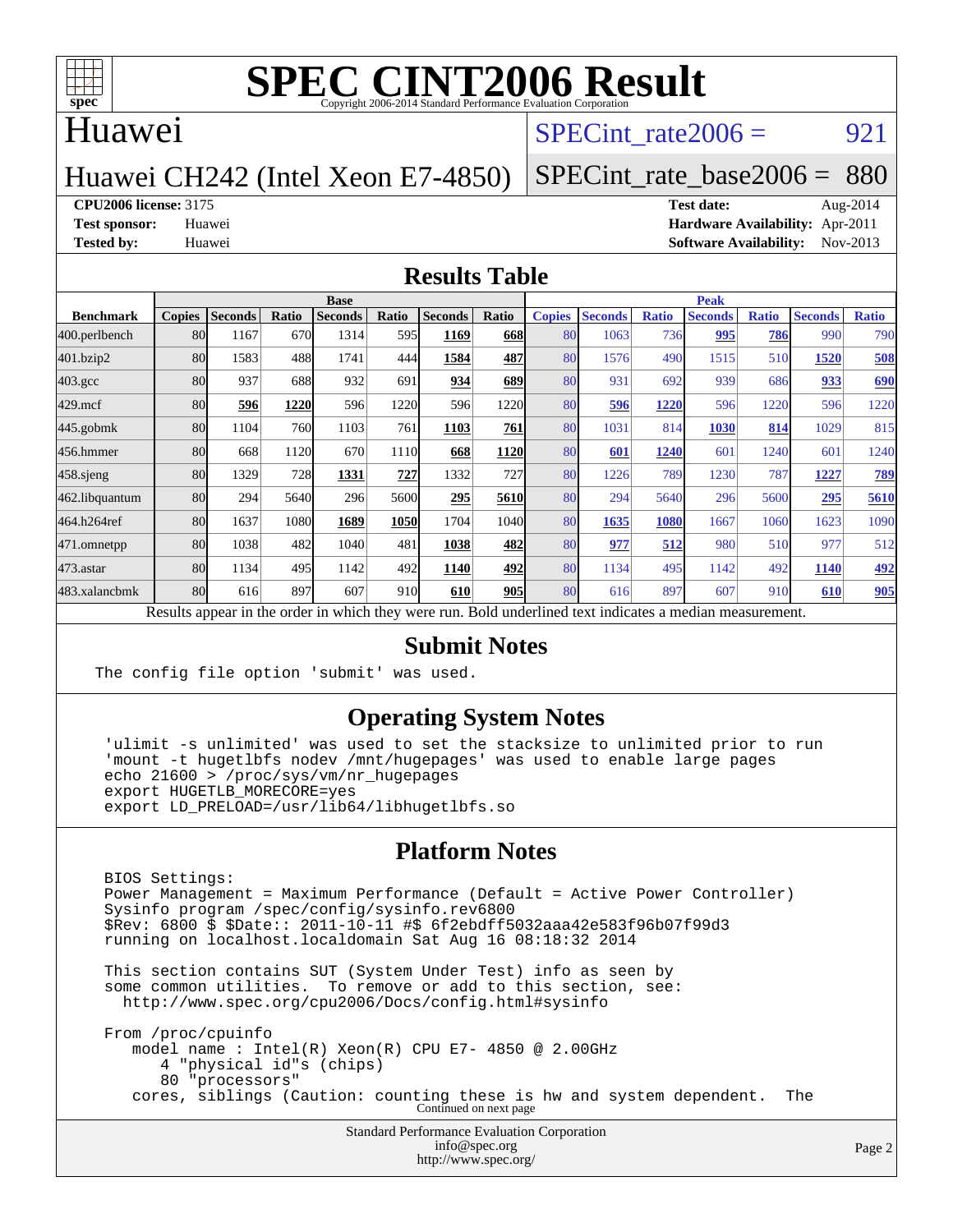

### Huawei

SPECint rate $2006 = 921$ 

Huawei CH242 (Intel Xeon E7-4850)

[SPECint\\_rate\\_base2006 =](http://www.spec.org/auto/cpu2006/Docs/result-fields.html#SPECintratebase2006) 880

**[CPU2006 license:](http://www.spec.org/auto/cpu2006/Docs/result-fields.html#CPU2006license)** 3175 **[Test date:](http://www.spec.org/auto/cpu2006/Docs/result-fields.html#Testdate)** Aug-2014 **[Test sponsor:](http://www.spec.org/auto/cpu2006/Docs/result-fields.html#Testsponsor)** Huawei **[Hardware Availability:](http://www.spec.org/auto/cpu2006/Docs/result-fields.html#HardwareAvailability)** Apr-2011 **[Tested by:](http://www.spec.org/auto/cpu2006/Docs/result-fields.html#Testedby)** Huawei **[Software Availability:](http://www.spec.org/auto/cpu2006/Docs/result-fields.html#SoftwareAvailability)** Nov-2013

#### **[Platform Notes \(Continued\)](http://www.spec.org/auto/cpu2006/Docs/result-fields.html#PlatformNotes)**

 following excerpts from /proc/cpuinfo might not be reliable. Use with caution.) cpu cores : 10 siblings : 20 physical 0: cores 0 1 2 8 9 16 17 18 24 25 physical 1: cores 0 1 2 8 9 16 17 18 24 25 physical 2: cores 0 1 2 8 9 16 17 18 24 25 physical 3: cores 0 1 2 8 9 16 17 18 24 25 cache size : 24576 KB From /proc/meminfo MemTotal: 264375564 kB HugePages\_Total: 0<br>Hugepagesize: 2048 kB Hugepagesize: /usr/bin/lsb\_release -d Red Hat Enterprise Linux Server release 6.5 (Santiago) From /etc/\*release\* /etc/\*version\* redhat-release: Red Hat Enterprise Linux Server release 6.5 (Santiago) system-release: Red Hat Enterprise Linux Server release 6.5 (Santiago) system-release-cpe: cpe:/o:redhat:enterprise\_linux:6server:ga:server uname -a: Linux localhost.localdomain 2.6.32-431.el6.x86\_64 #1 SMP Sun Nov 10 22:19:54 EST 2013 x86\_64 x86\_64 x86\_64 GNU/Linux run-level 3 Aug 14 08:24 SPEC is set to: /spec Filesystem Type Size Used Avail Use% Mounted on<br>
/dev/sda2 ext3 547G 176G 344G 34% /  $ext3$  547G 176G 344G 34% / Additional information from dmidecode: Memory: 32x RAMAXEL RMS6031EC64FAF1333 8 GB 1067 MHz 2 rank (End of data from sysinfo program)

#### **[General Notes](http://www.spec.org/auto/cpu2006/Docs/result-fields.html#GeneralNotes)**

Environment variables set by runspec before the start of the run: KMP\_AFFINITY = "granularity=fine,compact,0,1" LD\_LIBRARY\_PATH = "/spec/libs/32:/spec/libs/64"

### **[Base Compiler Invocation](http://www.spec.org/auto/cpu2006/Docs/result-fields.html#BaseCompilerInvocation)**

[C benchmarks](http://www.spec.org/auto/cpu2006/Docs/result-fields.html#Cbenchmarks):  $inc -m32$ 

Continued on next page

Standard Performance Evaluation Corporation [info@spec.org](mailto:info@spec.org) <http://www.spec.org/>

Page 3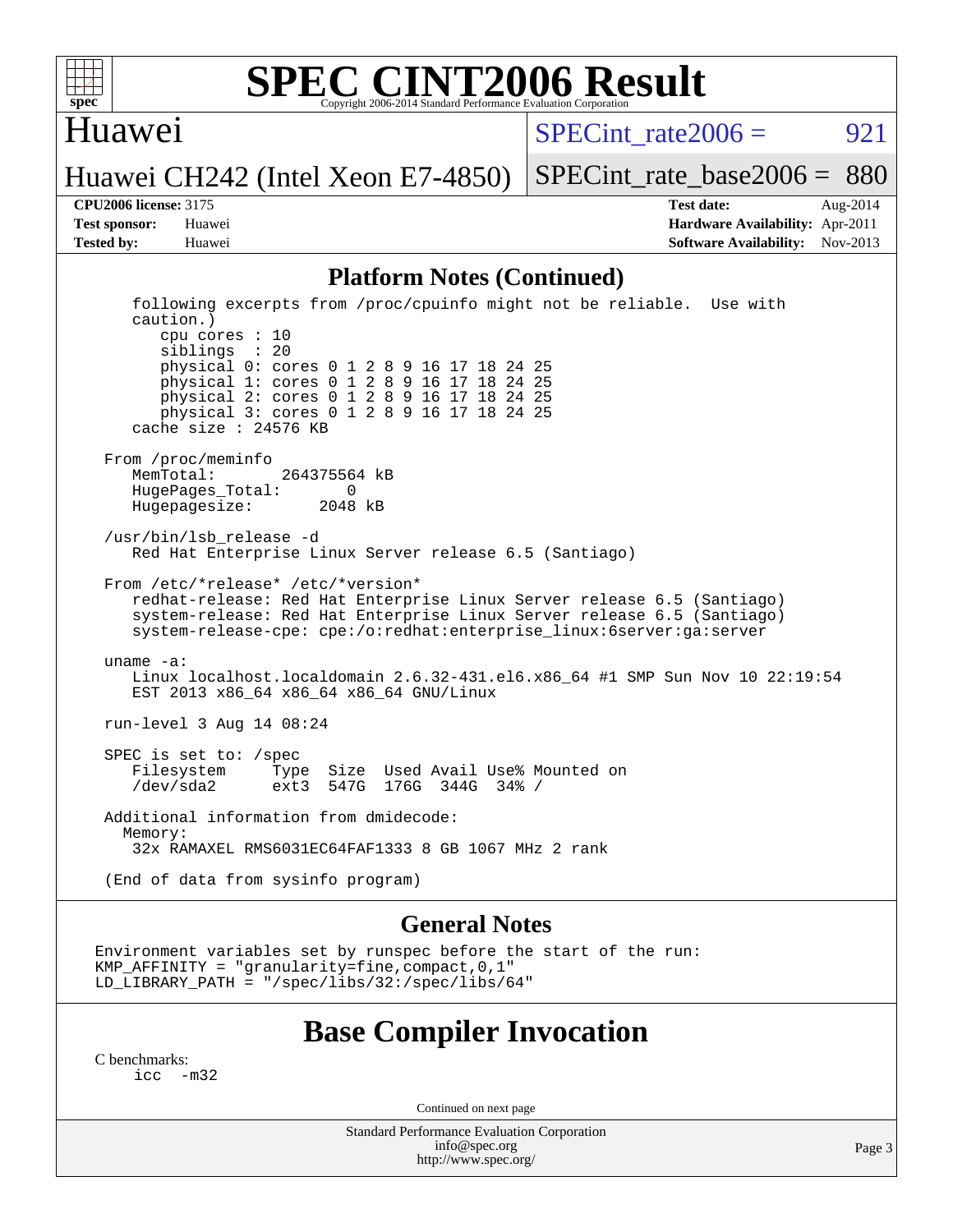| <b>SPEC CINT2006 Result</b><br>spec <sup>®</sup><br>Copyright 2006-2014 Standard Performance Evaluation Corr                                                                                                |                                                                                                               |  |  |  |  |  |  |  |
|-------------------------------------------------------------------------------------------------------------------------------------------------------------------------------------------------------------|---------------------------------------------------------------------------------------------------------------|--|--|--|--|--|--|--|
| <b>Huawei</b>                                                                                                                                                                                               | $SPECint$ rate $2006 =$<br>921                                                                                |  |  |  |  |  |  |  |
| Huawei CH242 (Intel Xeon E7-4850)                                                                                                                                                                           | 880<br>$SPECint$ rate base2006 =                                                                              |  |  |  |  |  |  |  |
| <b>CPU2006 license: 3175</b><br><b>Test sponsor:</b><br>Huawei<br><b>Tested by:</b><br>Huawei                                                                                                               | <b>Test date:</b><br>Aug-2014<br>Hardware Availability: Apr-2011<br><b>Software Availability:</b><br>Nov-2013 |  |  |  |  |  |  |  |
| <b>Base Compiler Invocation (Continued)</b><br>$C_{++}$ benchmarks:<br>icpc -m32                                                                                                                            |                                                                                                               |  |  |  |  |  |  |  |
| <b>Base Portability Flags</b><br>400.perlbench: -DSPEC CPU LINUX IA32<br>462.libquantum: - DSPEC CPU LINUX<br>483.xalancbmk: -DSPEC_CPU_LINUX                                                               |                                                                                                               |  |  |  |  |  |  |  |
| <b>Base Optimization Flags</b>                                                                                                                                                                              |                                                                                                               |  |  |  |  |  |  |  |
| C benchmarks:<br>-xSSE4.2 -ipo -03 -no-prec-div -opt-prefetch -opt-mem-layout-trans=3<br>-B /usr/share/libhugetlbfs/ -Wl,-hugetlbfs-link=BDT                                                                |                                                                                                               |  |  |  |  |  |  |  |
| $C_{++}$ benchmarks:<br>-xSSE4.2 -ipo -03 -no-prec-div -opt-prefetch -opt-mem-layout-trans=3<br>-Wl,-z, muldefs -L/opt/cpu2006/smartheap -lsmartheap<br>-B /usr/share/libhugetlbfs/ -Wl,-hugetlbfs-link=BDT |                                                                                                               |  |  |  |  |  |  |  |
| <b>Base Other Flags</b>                                                                                                                                                                                     |                                                                                                               |  |  |  |  |  |  |  |
| C benchmarks:                                                                                                                                                                                               |                                                                                                               |  |  |  |  |  |  |  |
| 403.gcc: -Dalloca=_alloca                                                                                                                                                                                   |                                                                                                               |  |  |  |  |  |  |  |
| <b>Peak Compiler Invocation</b>                                                                                                                                                                             |                                                                                                               |  |  |  |  |  |  |  |
| C benchmarks (except as noted below):<br>$-m32$<br>icc                                                                                                                                                      |                                                                                                               |  |  |  |  |  |  |  |
| 400.perlbench: icc -m64                                                                                                                                                                                     |                                                                                                               |  |  |  |  |  |  |  |
| 401.bzip2: icc -m64                                                                                                                                                                                         |                                                                                                               |  |  |  |  |  |  |  |
| 456.hmmer: icc -m64                                                                                                                                                                                         |                                                                                                               |  |  |  |  |  |  |  |

458.sjeng: [icc -m64](http://www.spec.org/cpu2006/results/res2014q3/cpu2006-20140903-31179.flags.html#user_peakCCLD458_sjeng_intel_icc_64bit_bda6cc9af1fdbb0edc3795bac97ada53)

[C++ benchmarks:](http://www.spec.org/auto/cpu2006/Docs/result-fields.html#CXXbenchmarks)

[icpc -m32](http://www.spec.org/cpu2006/results/res2014q3/cpu2006-20140903-31179.flags.html#user_CXXpeak_intel_icpc_4e5a5ef1a53fd332b3c49e69c3330699)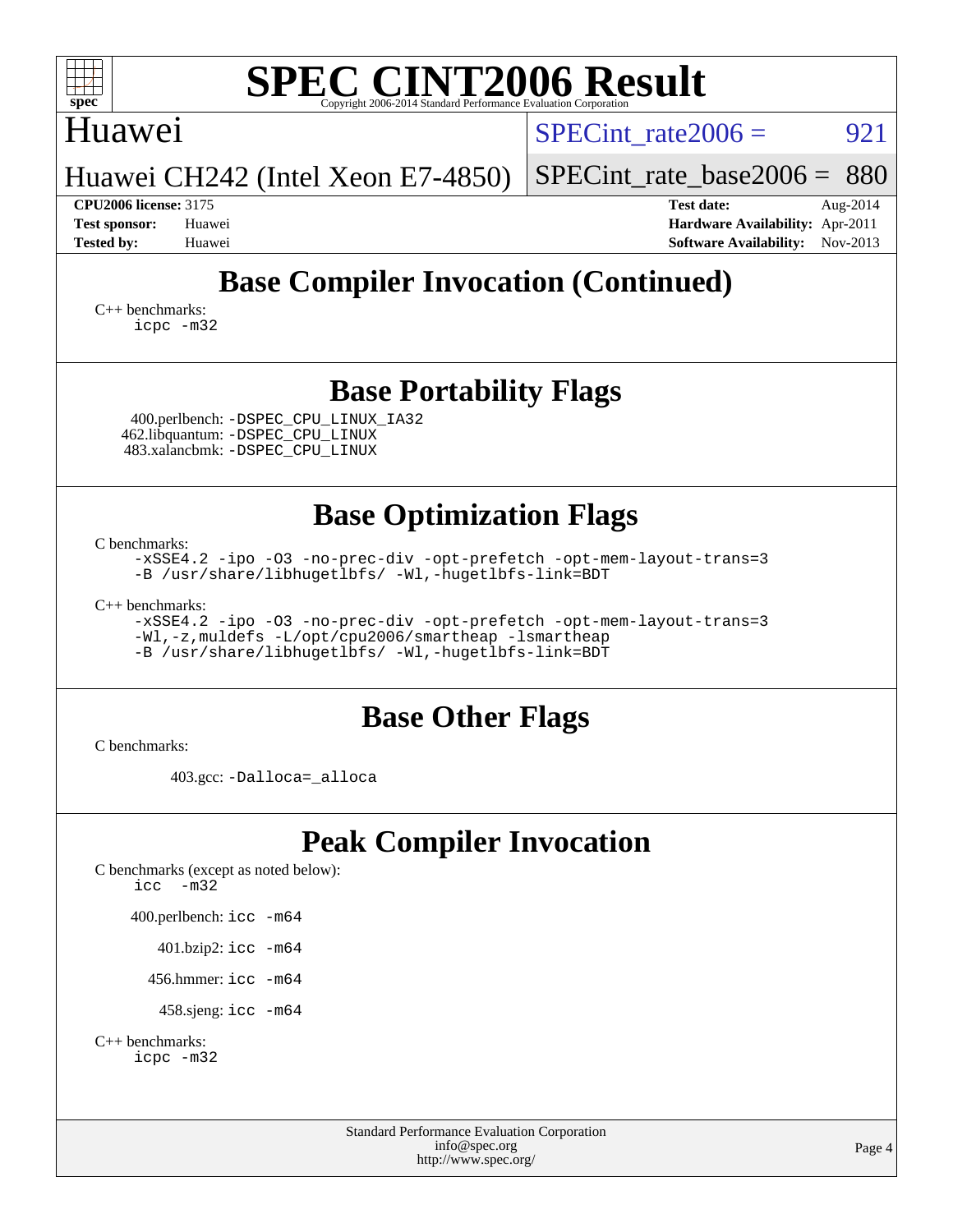

## Huawei

SPECint rate $2006 = 921$ 

[SPECint\\_rate\\_base2006 =](http://www.spec.org/auto/cpu2006/Docs/result-fields.html#SPECintratebase2006) 880

## Huawei CH242 (Intel Xeon E7-4850)

**[CPU2006 license:](http://www.spec.org/auto/cpu2006/Docs/result-fields.html#CPU2006license)** 3175 **[Test date:](http://www.spec.org/auto/cpu2006/Docs/result-fields.html#Testdate)** Aug-2014 **[Test sponsor:](http://www.spec.org/auto/cpu2006/Docs/result-fields.html#Testsponsor)** Huawei **[Hardware Availability:](http://www.spec.org/auto/cpu2006/Docs/result-fields.html#HardwareAvailability)** Apr-2011 **[Tested by:](http://www.spec.org/auto/cpu2006/Docs/result-fields.html#Testedby)** Huawei **[Software Availability:](http://www.spec.org/auto/cpu2006/Docs/result-fields.html#SoftwareAvailability)** Nov-2013

## **[Peak Portability Flags](http://www.spec.org/auto/cpu2006/Docs/result-fields.html#PeakPortabilityFlags)**

 400.perlbench: [-DSPEC\\_CPU\\_LP64](http://www.spec.org/cpu2006/results/res2014q3/cpu2006-20140903-31179.flags.html#b400.perlbench_peakCPORTABILITY_DSPEC_CPU_LP64) [-DSPEC\\_CPU\\_LINUX\\_X64](http://www.spec.org/cpu2006/results/res2014q3/cpu2006-20140903-31179.flags.html#b400.perlbench_peakCPORTABILITY_DSPEC_CPU_LINUX_X64)  $401.bzip2: -DSPEC_CPULP64$  456.hmmer: [-DSPEC\\_CPU\\_LP64](http://www.spec.org/cpu2006/results/res2014q3/cpu2006-20140903-31179.flags.html#suite_peakCPORTABILITY456_hmmer_DSPEC_CPU_LP64) 458.sjeng: [-DSPEC\\_CPU\\_LP64](http://www.spec.org/cpu2006/results/res2014q3/cpu2006-20140903-31179.flags.html#suite_peakCPORTABILITY458_sjeng_DSPEC_CPU_LP64) 462.libquantum: [-DSPEC\\_CPU\\_LINUX](http://www.spec.org/cpu2006/results/res2014q3/cpu2006-20140903-31179.flags.html#b462.libquantum_peakCPORTABILITY_DSPEC_CPU_LINUX) 483.xalancbmk: [-DSPEC\\_CPU\\_LINUX](http://www.spec.org/cpu2006/results/res2014q3/cpu2006-20140903-31179.flags.html#b483.xalancbmk_peakCXXPORTABILITY_DSPEC_CPU_LINUX)

## **[Peak Optimization Flags](http://www.spec.org/auto/cpu2006/Docs/result-fields.html#PeakOptimizationFlags)**

[C benchmarks](http://www.spec.org/auto/cpu2006/Docs/result-fields.html#Cbenchmarks):

 400.perlbench: [-xSSE4.2](http://www.spec.org/cpu2006/results/res2014q3/cpu2006-20140903-31179.flags.html#user_peakPASS2_CFLAGSPASS2_LDCFLAGS400_perlbench_f-xSSE42_f91528193cf0b216347adb8b939d4107)(pass 2) [-prof-gen](http://www.spec.org/cpu2006/results/res2014q3/cpu2006-20140903-31179.flags.html#user_peakPASS1_CFLAGSPASS1_LDCFLAGS400_perlbench_prof_gen_e43856698f6ca7b7e442dfd80e94a8fc)(pass 1) [-ipo](http://www.spec.org/cpu2006/results/res2014q3/cpu2006-20140903-31179.flags.html#user_peakPASS2_CFLAGSPASS2_LDCFLAGS400_perlbench_f-ipo)(pass 2) [-O3](http://www.spec.org/cpu2006/results/res2014q3/cpu2006-20140903-31179.flags.html#user_peakPASS2_CFLAGSPASS2_LDCFLAGS400_perlbench_f-O3)(pass 2) [-no-prec-div](http://www.spec.org/cpu2006/results/res2014q3/cpu2006-20140903-31179.flags.html#user_peakPASS2_CFLAGSPASS2_LDCFLAGS400_perlbench_f-no-prec-div)(pass 2) [-prof-use](http://www.spec.org/cpu2006/results/res2014q3/cpu2006-20140903-31179.flags.html#user_peakPASS2_CFLAGSPASS2_LDCFLAGS400_perlbench_prof_use_bccf7792157ff70d64e32fe3e1250b55)(pass 2) [-auto-ilp32](http://www.spec.org/cpu2006/results/res2014q3/cpu2006-20140903-31179.flags.html#user_peakCOPTIMIZE400_perlbench_f-auto-ilp32)  $401.bzip2: -xSSE4.2(pass 2) -prof-qen(pass 1) -ipo(pass 2)$  $401.bzip2: -xSSE4.2(pass 2) -prof-qen(pass 1) -ipo(pass 2)$  $401.bzip2: -xSSE4.2(pass 2) -prof-qen(pass 1) -ipo(pass 2)$  $401.bzip2: -xSSE4.2(pass 2) -prof-qen(pass 1) -ipo(pass 2)$  $401.bzip2: -xSSE4.2(pass 2) -prof-qen(pass 1) -ipo(pass 2)$ [-O3](http://www.spec.org/cpu2006/results/res2014q3/cpu2006-20140903-31179.flags.html#user_peakPASS2_CFLAGSPASS2_LDCFLAGS401_bzip2_f-O3)(pass 2) [-no-prec-div](http://www.spec.org/cpu2006/results/res2014q3/cpu2006-20140903-31179.flags.html#user_peakPASS2_CFLAGSPASS2_LDCFLAGS401_bzip2_f-no-prec-div)(pass 2) [-prof-use](http://www.spec.org/cpu2006/results/res2014q3/cpu2006-20140903-31179.flags.html#user_peakPASS2_CFLAGSPASS2_LDCFLAGS401_bzip2_prof_use_bccf7792157ff70d64e32fe3e1250b55)(pass 2) [-opt-prefetch](http://www.spec.org/cpu2006/results/res2014q3/cpu2006-20140903-31179.flags.html#user_peakCOPTIMIZE401_bzip2_f-opt-prefetch) [-auto-ilp32](http://www.spec.org/cpu2006/results/res2014q3/cpu2006-20140903-31179.flags.html#user_peakCOPTIMIZE401_bzip2_f-auto-ilp32) [-ansi-alias](http://www.spec.org/cpu2006/results/res2014q3/cpu2006-20140903-31179.flags.html#user_peakCOPTIMIZE401_bzip2_f-ansi-alias) 403.gcc: [-xSSE4.2](http://www.spec.org/cpu2006/results/res2014q3/cpu2006-20140903-31179.flags.html#user_peakCOPTIMIZE403_gcc_f-xSSE42_f91528193cf0b216347adb8b939d4107) [-ipo](http://www.spec.org/cpu2006/results/res2014q3/cpu2006-20140903-31179.flags.html#user_peakCOPTIMIZE403_gcc_f-ipo) [-O3](http://www.spec.org/cpu2006/results/res2014q3/cpu2006-20140903-31179.flags.html#user_peakCOPTIMIZE403_gcc_f-O3) [-no-prec-div](http://www.spec.org/cpu2006/results/res2014q3/cpu2006-20140903-31179.flags.html#user_peakCOPTIMIZE403_gcc_f-no-prec-div) [-B /usr/share/libhugetlbfs/ -Wl,-hugetlbfs-link=BDT](http://www.spec.org/cpu2006/results/res2014q3/cpu2006-20140903-31179.flags.html#user_peakLDOPT403_gcc_link_for_large_pages_32bit_12434cf7fb23aa199d8d9392d3b58d89) 429.mcf: basepeak = yes 445.gobmk: [-xSSE4.2](http://www.spec.org/cpu2006/results/res2014q3/cpu2006-20140903-31179.flags.html#user_peakPASS2_CFLAGSPASS2_LDCFLAGS445_gobmk_f-xSSE42_f91528193cf0b216347adb8b939d4107)(pass 2) [-prof-gen](http://www.spec.org/cpu2006/results/res2014q3/cpu2006-20140903-31179.flags.html#user_peakPASS1_CFLAGSPASS1_LDCFLAGS445_gobmk_prof_gen_e43856698f6ca7b7e442dfd80e94a8fc)(pass 1) [-prof-use](http://www.spec.org/cpu2006/results/res2014q3/cpu2006-20140903-31179.flags.html#user_peakPASS2_CFLAGSPASS2_LDCFLAGS445_gobmk_prof_use_bccf7792157ff70d64e32fe3e1250b55)(pass 2) [-ansi-alias](http://www.spec.org/cpu2006/results/res2014q3/cpu2006-20140903-31179.flags.html#user_peakCOPTIMIZE445_gobmk_f-ansi-alias) [-opt-mem-layout-trans=3](http://www.spec.org/cpu2006/results/res2014q3/cpu2006-20140903-31179.flags.html#user_peakCOPTIMIZE445_gobmk_f-opt-mem-layout-trans_a7b82ad4bd7abf52556d4961a2ae94d5) 456.hmmer: [-xSSE4.2](http://www.spec.org/cpu2006/results/res2014q3/cpu2006-20140903-31179.flags.html#user_peakCOPTIMIZE456_hmmer_f-xSSE42_f91528193cf0b216347adb8b939d4107) [-ipo](http://www.spec.org/cpu2006/results/res2014q3/cpu2006-20140903-31179.flags.html#user_peakCOPTIMIZE456_hmmer_f-ipo) [-O3](http://www.spec.org/cpu2006/results/res2014q3/cpu2006-20140903-31179.flags.html#user_peakCOPTIMIZE456_hmmer_f-O3) [-no-prec-div](http://www.spec.org/cpu2006/results/res2014q3/cpu2006-20140903-31179.flags.html#user_peakCOPTIMIZE456_hmmer_f-no-prec-div) [-unroll2](http://www.spec.org/cpu2006/results/res2014q3/cpu2006-20140903-31179.flags.html#user_peakCOPTIMIZE456_hmmer_f-unroll_784dae83bebfb236979b41d2422d7ec2) [-auto-ilp32](http://www.spec.org/cpu2006/results/res2014q3/cpu2006-20140903-31179.flags.html#user_peakCOPTIMIZE456_hmmer_f-auto-ilp32) [-B /usr/share/libhugetlbfs/ -Wl,-hugetlbfs-link=BDT](http://www.spec.org/cpu2006/results/res2014q3/cpu2006-20140903-31179.flags.html#user_peakLDOPT456_hmmer_link_for_large_pages_32bit_12434cf7fb23aa199d8d9392d3b58d89) 458.sjeng: [-xSSE4.2](http://www.spec.org/cpu2006/results/res2014q3/cpu2006-20140903-31179.flags.html#user_peakPASS2_CFLAGSPASS2_LDCFLAGS458_sjeng_f-xSSE42_f91528193cf0b216347adb8b939d4107)(pass 2) [-prof-gen](http://www.spec.org/cpu2006/results/res2014q3/cpu2006-20140903-31179.flags.html#user_peakPASS1_CFLAGSPASS1_LDCFLAGS458_sjeng_prof_gen_e43856698f6ca7b7e442dfd80e94a8fc)(pass 1) [-ipo](http://www.spec.org/cpu2006/results/res2014q3/cpu2006-20140903-31179.flags.html#user_peakPASS2_CFLAGSPASS2_LDCFLAGS458_sjeng_f-ipo)(pass 2) [-O3](http://www.spec.org/cpu2006/results/res2014q3/cpu2006-20140903-31179.flags.html#user_peakPASS2_CFLAGSPASS2_LDCFLAGS458_sjeng_f-O3)(pass 2) [-no-prec-div](http://www.spec.org/cpu2006/results/res2014q3/cpu2006-20140903-31179.flags.html#user_peakPASS2_CFLAGSPASS2_LDCFLAGS458_sjeng_f-no-prec-div)(pass 2) [-prof-use](http://www.spec.org/cpu2006/results/res2014q3/cpu2006-20140903-31179.flags.html#user_peakPASS2_CFLAGSPASS2_LDCFLAGS458_sjeng_prof_use_bccf7792157ff70d64e32fe3e1250b55)(pass 2) [-unroll4](http://www.spec.org/cpu2006/results/res2014q3/cpu2006-20140903-31179.flags.html#user_peakCOPTIMIZE458_sjeng_f-unroll_4e5e4ed65b7fd20bdcd365bec371b81f) [-auto-ilp32](http://www.spec.org/cpu2006/results/res2014q3/cpu2006-20140903-31179.flags.html#user_peakCOPTIMIZE458_sjeng_f-auto-ilp32)  $462$ .libquantum: basepeak = yes 464.h264ref: [-xSSE4.2](http://www.spec.org/cpu2006/results/res2014q3/cpu2006-20140903-31179.flags.html#user_peakPASS2_CFLAGSPASS2_LDCFLAGS464_h264ref_f-xSSE42_f91528193cf0b216347adb8b939d4107)(pass 2) [-prof-gen](http://www.spec.org/cpu2006/results/res2014q3/cpu2006-20140903-31179.flags.html#user_peakPASS1_CFLAGSPASS1_LDCFLAGS464_h264ref_prof_gen_e43856698f6ca7b7e442dfd80e94a8fc)(pass 1) [-ipo](http://www.spec.org/cpu2006/results/res2014q3/cpu2006-20140903-31179.flags.html#user_peakPASS2_CFLAGSPASS2_LDCFLAGS464_h264ref_f-ipo)(pass 2) [-O3](http://www.spec.org/cpu2006/results/res2014q3/cpu2006-20140903-31179.flags.html#user_peakPASS2_CFLAGSPASS2_LDCFLAGS464_h264ref_f-O3)(pass 2) [-no-prec-div](http://www.spec.org/cpu2006/results/res2014q3/cpu2006-20140903-31179.flags.html#user_peakPASS2_CFLAGSPASS2_LDCFLAGS464_h264ref_f-no-prec-div)(pass 2) [-prof-use](http://www.spec.org/cpu2006/results/res2014q3/cpu2006-20140903-31179.flags.html#user_peakPASS2_CFLAGSPASS2_LDCFLAGS464_h264ref_prof_use_bccf7792157ff70d64e32fe3e1250b55)(pass 2) [-unroll2](http://www.spec.org/cpu2006/results/res2014q3/cpu2006-20140903-31179.flags.html#user_peakCOPTIMIZE464_h264ref_f-unroll_784dae83bebfb236979b41d2422d7ec2) [-ansi-alias](http://www.spec.org/cpu2006/results/res2014q3/cpu2006-20140903-31179.flags.html#user_peakCOPTIMIZE464_h264ref_f-ansi-alias) [C++ benchmarks:](http://www.spec.org/auto/cpu2006/Docs/result-fields.html#CXXbenchmarks) 471.omnetpp: [-xSSE4.2](http://www.spec.org/cpu2006/results/res2014q3/cpu2006-20140903-31179.flags.html#user_peakPASS2_CXXFLAGSPASS2_LDCXXFLAGS471_omnetpp_f-xSSE42_f91528193cf0b216347adb8b939d4107)(pass 2) [-prof-gen](http://www.spec.org/cpu2006/results/res2014q3/cpu2006-20140903-31179.flags.html#user_peakPASS1_CXXFLAGSPASS1_LDCXXFLAGS471_omnetpp_prof_gen_e43856698f6ca7b7e442dfd80e94a8fc)(pass 1) [-ipo](http://www.spec.org/cpu2006/results/res2014q3/cpu2006-20140903-31179.flags.html#user_peakPASS2_CXXFLAGSPASS2_LDCXXFLAGS471_omnetpp_f-ipo)(pass 2) [-O3](http://www.spec.org/cpu2006/results/res2014q3/cpu2006-20140903-31179.flags.html#user_peakPASS2_CXXFLAGSPASS2_LDCXXFLAGS471_omnetpp_f-O3)(pass 2) [-no-prec-div](http://www.spec.org/cpu2006/results/res2014q3/cpu2006-20140903-31179.flags.html#user_peakPASS2_CXXFLAGSPASS2_LDCXXFLAGS471_omnetpp_f-no-prec-div)(pass 2) [-prof-use](http://www.spec.org/cpu2006/results/res2014q3/cpu2006-20140903-31179.flags.html#user_peakPASS2_CXXFLAGSPASS2_LDCXXFLAGS471_omnetpp_prof_use_bccf7792157ff70d64e32fe3e1250b55)(pass 2) [-ansi-alias](http://www.spec.org/cpu2006/results/res2014q3/cpu2006-20140903-31179.flags.html#user_peakCXXOPTIMIZE471_omnetpp_f-ansi-alias) [-opt-ra-region-strategy=block](http://www.spec.org/cpu2006/results/res2014q3/cpu2006-20140903-31179.flags.html#user_peakCXXOPTIMIZE471_omnetpp_f-opt-ra-region-strategy_a0a37c372d03933b2a18d4af463c1f69) [-Wl,-z,muldefs](http://www.spec.org/cpu2006/results/res2014q3/cpu2006-20140903-31179.flags.html#user_peakEXTRA_LDFLAGS471_omnetpp_link_force_multiple1_74079c344b956b9658436fd1b6dd3a8a) [-L/opt/cpu2006/smartheap -lsmartheap](http://www.spec.org/cpu2006/results/res2014q3/cpu2006-20140903-31179.flags.html#user_peakEXTRA_LIBS471_omnetpp_SmartHeap_2f852be89b2dfc2d41ebbacc6e6b7c8c) Continued on next page

> Standard Performance Evaluation Corporation [info@spec.org](mailto:info@spec.org) <http://www.spec.org/>